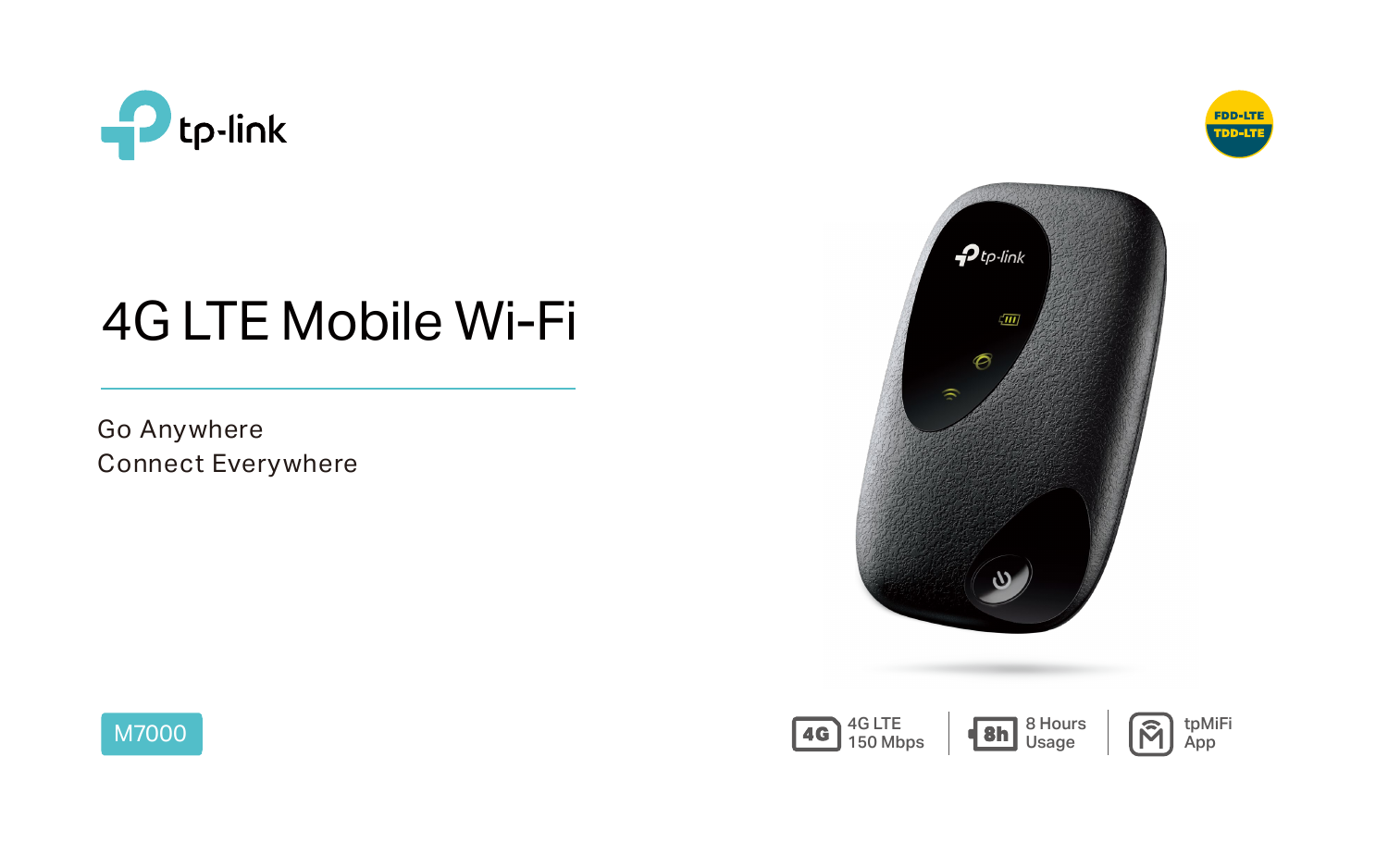The M7000, with a compact, elegant design, is very suitable for travel, business trips, outdoor activities or wherever you may be. You can enjoy a Wi-Fi hotspot without draining your phone's battery.

## **Highlights**

### Share 4G LTE Connection on the Go

With the tpMiFi App, you can easily access and manage the M7000 from your connected iOS/Android devices. The tpMiFi app allows you to set data limits, control which devices can access your Wi-Fi, and send messages.





## Easy Management with the tpMiFi App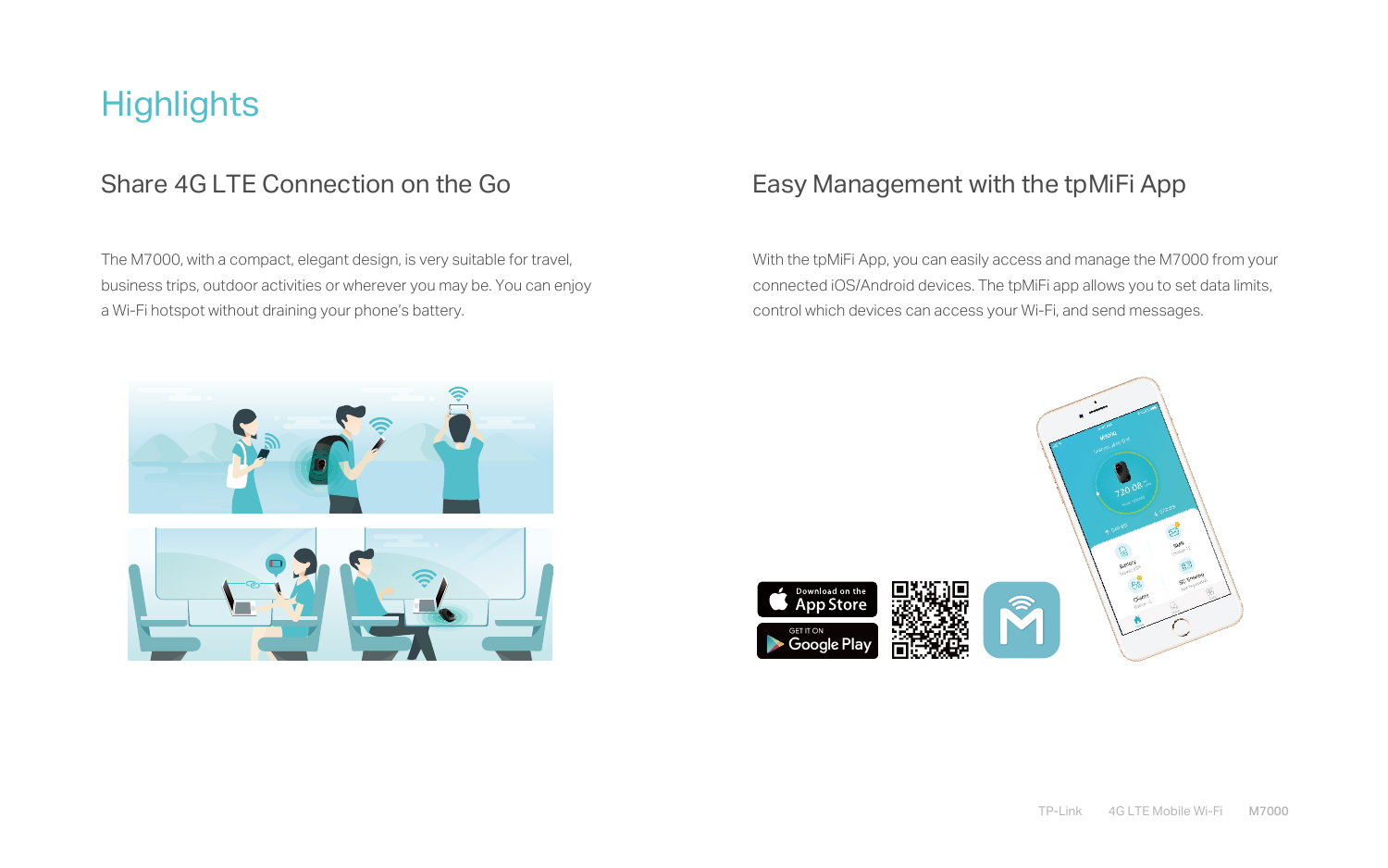- · Lightning Generation 4G LTE Supports 4G LTE network, compatible with 3G network
- · The Faster Connections Reaches up to 150 Mbps download speed and 50 Mbps upload speed, to enjoy HD movies without interruption, download files in seconds, and hold a video chat without dropouts
- \* Actual wireless data throughput will vary as a result of network conditions, client limitations, and environmental factors

## Lightning 4G LTE Convenient Hotspot 8 Hours Usage

- · Plug and Play Just insert a SIM card and power on to create a stable Wi-Fi hotspot to share on the move · 2000 mAh – 2000 mAh rechargeable battery capacity
- · High-Speed Hotspot Share 2.4GHz Wi-Fi at speed of 300 Mbps with up to 10 Wi-Fi devices · 480 hours – 480 hours of standby

- · 8 hours 8 hours of 4G sharing
- \* Actual battery time may vary due to different user environments

## Features